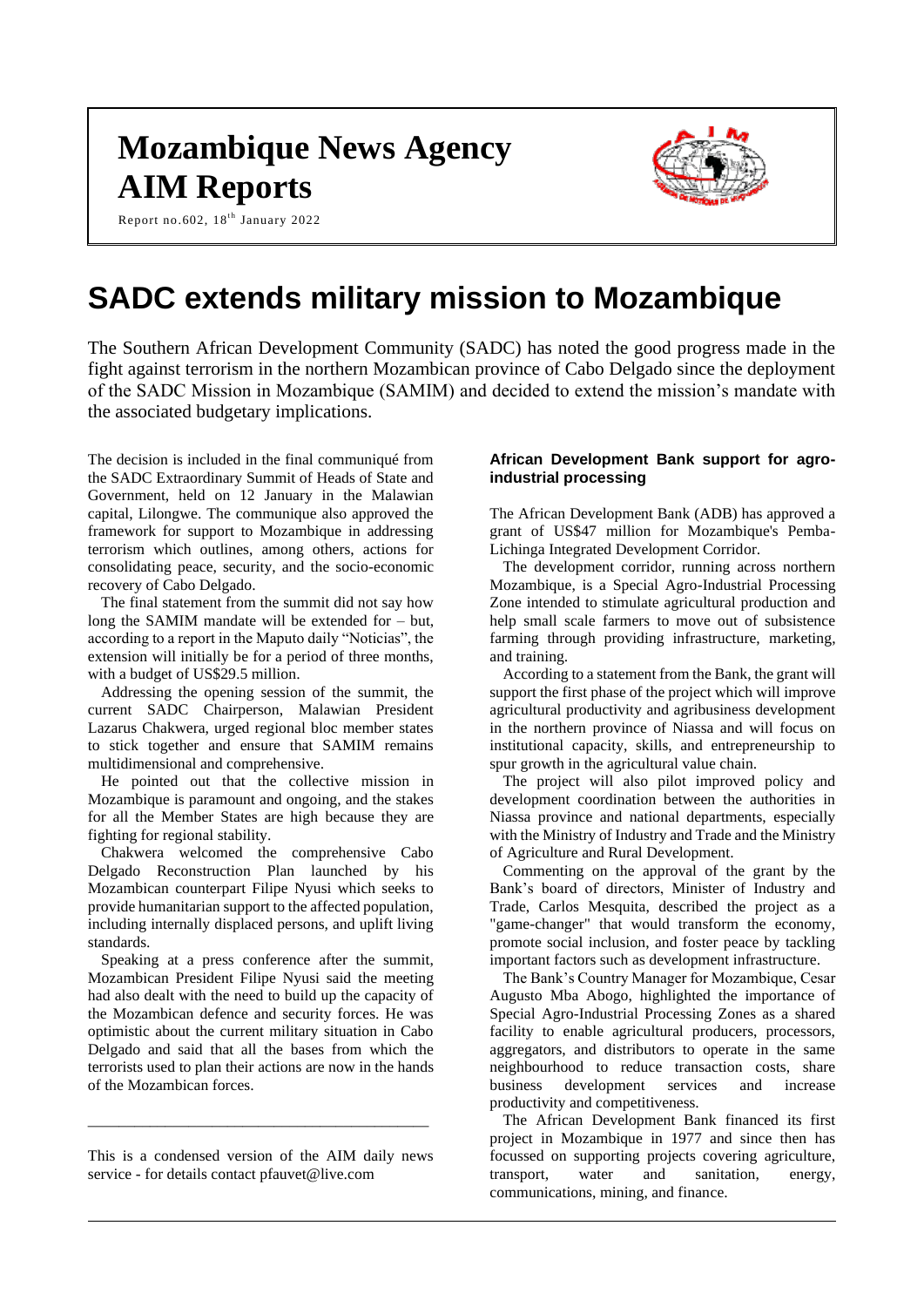# **Pequenos Libombos reservoir filling up**

The reservoir behind the Pequenos Libombos dam on the Umbeluzi River, in Maputo province, is filling up rapidly requiring an increase in discharges.

The reservoir can hold 400 million cubic metres of water and as of 10 January it contained 350.74 million cubic metres. Water has been pouring down the Umbeluzi into southern Mozambique from Eswatini, where a dam has reached the limits of its capacity.

The director of the Pequenos Libombos dam, Jaime Timbe, told reporters that the dam has doubled its discharges, from 60 to 120 cubic metres a second. It will maintain this level of discharge for 72 hours to create space in the reservoir to receive the water entering from upstream.

The discharges will mean flooding on the lower Umbeluzi and in Boane district the road from the district capital to outlying villages is already impassable.

Nonetheless, the sight of the reservoir approaching near capacity must bring a sigh of relief from Maputo water supply officials as in recent years the problem with the Pequenos Libombos reservoir has been too little water, not too much.

The Umbeluzi is the main source of drinking water for the Greater Maputo Metropolitan Area and when the level of the reservoir fell to below 20 per cent water rationing systems had to be enforced. But, at its current level, said Timba, the reservoir can provide water for irrigation in the Umbeluzi valley and drinking water for Maputo, Matola and the surrounding area for the next four years.

#### **Price of wheat flour set to rise**

One of the main food processing companies in Mozambique, Companhia Industrial de Matola (CIM), has announced an 11 per cent increase in the price of wheat flour, leading to fears that the price of bread will now rise, reports the independent newssheet "Mediafax" on 12 January.

CIM announced that a 50-kilo sack of wheat flour, which used to cost 1,800 meticais (about US\$28 at the current exchange rate), will cost 2,000 meticais from 15 January. To justify the increase, CIM cited the increase in the world market price of wheat and increased fuel and energy prices.

Mozambican bakers had already been complaining of rising costs, and the CIM announcement appears to make an increase in the price of bread almost inevitable.

However, the chairperson of the Mozambican Bakers' Association (Amopao), Victor Miguel, promised that there will be no increase in bread prices this month. He said Amopao is studying the implications of the CIM announcement and waiting to see whether, as expected, the other milling companies follow suit.

Miguel said that the bakers might increase the price of bread in late February or March when negotiations begin between the government, trade unions, and employers' associations about the 2022 increase in the statutory minimum wage.

# **AT collects 287 billion meticais in tax revenue**

The Mozambican Tax Authority (AT) collected more than 278 billion meticais (about US\$4.3 billion, at the current exchange rate), during 2021, which was 105 per cent of the target figure of 265 billion meticais.

Addressing the opening session of a meeting of the AT Board of Directors in Maputo on 10 January, the AT Chairperson, Amelia Muendane, said that domestic taxes had contributed 204 billion meticais, amounting to 77 per cent of the total tax revenue, while taxes on foreign trade had raised 74 billion, or 23 per cent.

Muendane stated that taxes on incomes (both the profit tax and personal income tax) reached 104.74 per cent of the target, while Value Added Tax (VAT) collected was 101 per cent of the target. The tax on petroleum activities brought in 124.46 per cent of the target, driven by growing demand for energy following the resumption of economic activity.

On the other hand, the strengthening of internal control systems and the fight against corruption led to disciplinary proceedings against 57 officials: 13 of these were sacked or expelled, 19 were demoted, 14 were fined, four were given public reprimands and seven were acquitted.

As for this year, Muendane declared that the AT plans to reach the annual target of 293 billion meticais in tax revenue, which would be a growth of about six per cent.

# **Illicit import racket shut down by authorities**

The Public Prosecutor's Office announced on 17 January that it has uncovered a racket whereby customs exemptions worth US\$18.6 million were illicitly issued to import goods supposedly for the benefit of people displaced from their homes by terrorist raids in the northern province of Cabo Delgado.

Key to the scheme was a customs clearance agent who submitted requests for exemption from customs duties for the import of second-hand clothes and printed fabrics that would be donated to the victims of terrorism. But in reality the imported goods were not used to benefit any displaced people in Cabo Delgado. Instead, the documents facilitated the duty free importation of a wide range of goods, including vehicles.

This network of corruption, the prosecutors said, included senior customs staff, customs clearance agents, and businesspeople of Indian, Pakistani, and Lebanese origin.

The members of this network defrauded the Mozambican state of 1.209 billion meticais (over US\$18 million at the current exchange rate). They invested the money in shops, vehicle sales stands, luxury cars, and the building of hotels, condominiums, and tourism resorts.

Prosecutors have now confiscated some of the cars and other assets acquired, and some of the remaining money.

The note says that charges have been laid against the suspects but does not name any of them.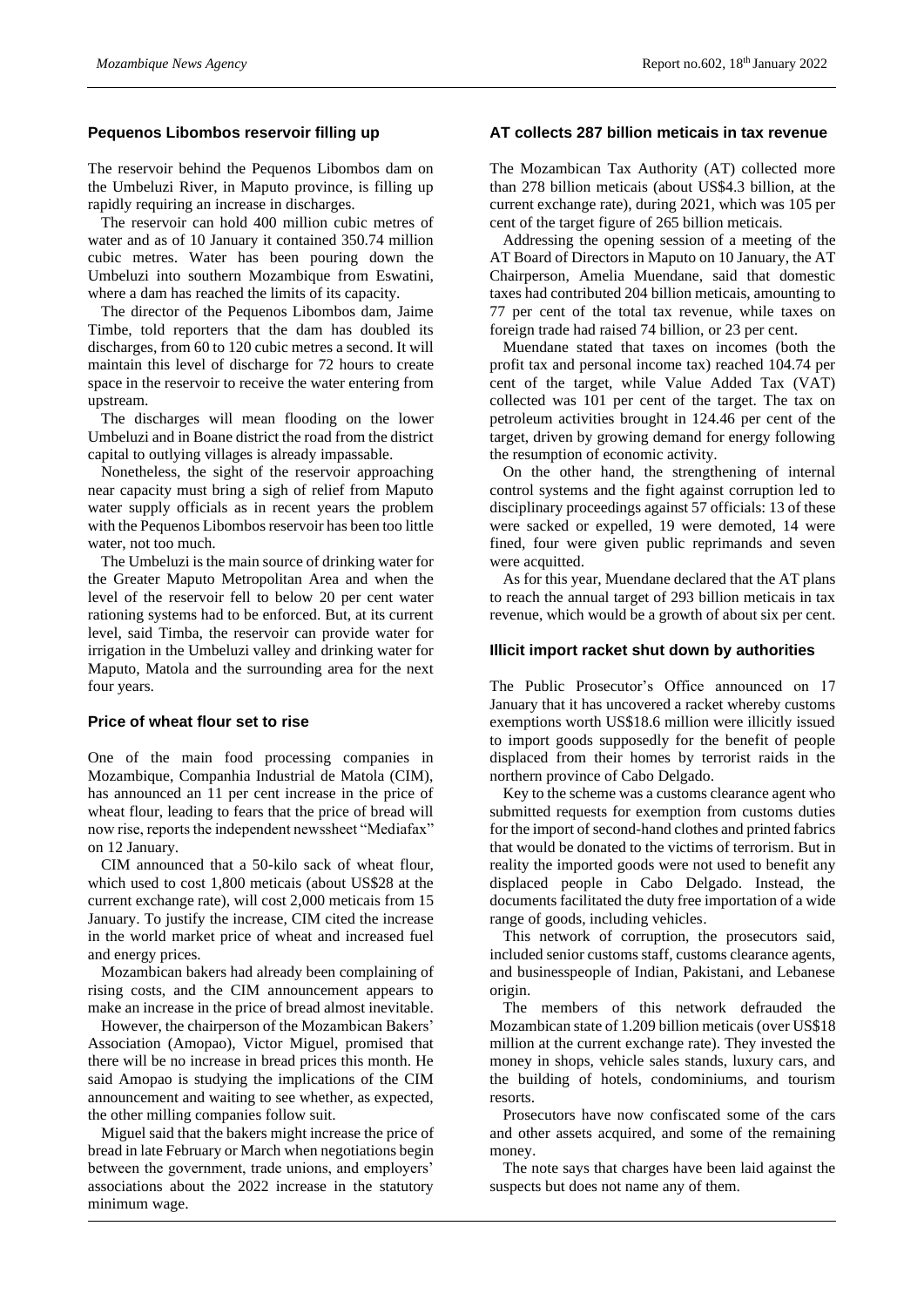# **Maputo study on cutting mother to child transmission of hepatitis B**

A study carried out in Maputo has shown that antenatal departments can cut the transmission of the hepatitis B virus (HBV) from mother to child through integrating vaccination at birth into standard procedures.

Published in the Bulletin of the World Health Organisation, the study, carried out by Mozambique's Ministry of Health and Medecins Sans Frontieres (MSF – Doctors without Borders) points out that vaccination at birth has been recommended by WHO since 2004 to protect infants from vertical and horizontal transmission. However, it laments that global coverage remains low, especially in low-resource settings.

It also notes that WHO recommends simultaneous measures to stop the transmission from mother to child of hepatitis B, HIV, and syphilis (known as the triple elimination strategy) and stresses that "an integrated approach to these three preventable diseases would be an efficient use of resources and would improve the impact in existing antenatal care".

According to the study, there is a large variation in data on the prevalence of hepatitis B in Mozambique, with research showing that it has been found in 4.5 per cent of women donating blood and in 12.2 per cent of young adults infected with HIV. This compares with a prevalence rate of 15.2 per cent in adult women living with HIV and two per cent for syphilis.

Since 2017, the health ministry has had a policy of implementing interventions against the transmission of HIV and syphilis from mother to child but has not yet added action against hepatitis B.

This was the year when the health ministry joined with MSF in piloting interventions to reduce the prevalence of HBV in new-borns. Between November 2017 and September 2019, it added hepatitis B into the existing screening programme for HIV and syphilis for pregnant women at their first antenatal consultation at the Chamanculo General Hospital in Maputo.

Over seven thousand women took part in the study in the antenatal care and maternity unit and they were followed until nine months after delivery. After screening, it was found that 217 babies were exposed to the virus, and 181 of these received a dose of the vaccine against hepatitis B at birth. At the nine month follow up it was found that only one of the 134 infants tested had the virus.

The conclusion from the study is that nurse-led interventions can be integrated into existing antenatal care departments. As a result, the pilot programme is expected to inform national programmes and policies and will support the adoption of the triple elimination strategy by Mozambique and other low-income countries.

Hepatitis B remains a public health threat worldwide, affecting 240 million people and causing an estimated 650,000 deaths each year.

The risk of developing chronic HBV infection is strongly linked to the age at exposure, varying from

approximately 90 per cent in infants below the age of one to 50 per cent in children aged between one and five, and just five per cent in adults. It is estimated that 367,250 new-borns in sub-Saharan countries are infected with HBV.

In 2016 the World Health Organisation endorsed a global strategy to eliminate viral hepatitis as a public health threat by 2030.

# **Two judges expelled for corruption**

The Higher Council of the Judicial Magistracy (CSMJ), the regulatory body for the law courts, has expelled two judges from the profession for corrupt behaviour, reports "Carta De Moçambique" on 7 January.

The best-known case, decided by the CSMJ at a plenary session held in late December in the southern resort of Ponta de Ouro, concerned Rui Dauane of the Maputo City Court, whom the CSMJ sacked and forced into compulsory retirement.

He was accused of lack of seriousness and honesty and of violating the ethical duties expected of a judge. Dauane was involved in several controversial cases, but the most serious was his release of Edith D'Compta da Camara Cylindo. She was accused of participating in the kidnapping of businesspeople in 2017, but Dauane set her free. According to the CSMJ, he ignored the evidence against her and ordered her release in violation of the Penal Procedural Code. Attempts to re-arrest her so that she could face charges of money laundering were foiled because once released she could not be located.

Cylindo was eventually brought to trial in a separate court, the Maputo provincial court, sitting in Matola, for her involvement in the assassination in 2016 of prominent prosecutor Marcelino Vilanculos.

The prosecution argued that she provided the death squad with information on the movements of Vilanculos. Not only did she follow the prosecutor's car, but she also photographed Vilanculos and gave the photos to the man who led the death squad, Jose Ali Coutinho. According to the prosecution, after the murder, Coutinho paid Cylindo 500,000 meticais (about US\$8,400 at the exchange rate of the time).

Initially, Cylindo was acquitted for lack of evidence tying her to the killing. But the prosecution appealed against Cylindo's acquittal – and won. The appeals court threw out the original verdict and sentenced Cylindo to 22 years imprisonment. Her behaviour, the court found, had facilitated the murder. She had participated in an act that contributed directly to the preparation and execution of the crime.

The CSMJ also expelled from the judicial profession Acacio Mitalage, a judge in the Matutuine district court in Maputo province. He was accused of stealing over 3.7 million meticais (about US\$58,000 at the current exchange rate) from the funds of the Matutuine court.

In addition to expelling Mitalage, the CSMJ has remitted the case to the Public Prosecutor's Office, for criminal proceedings against him.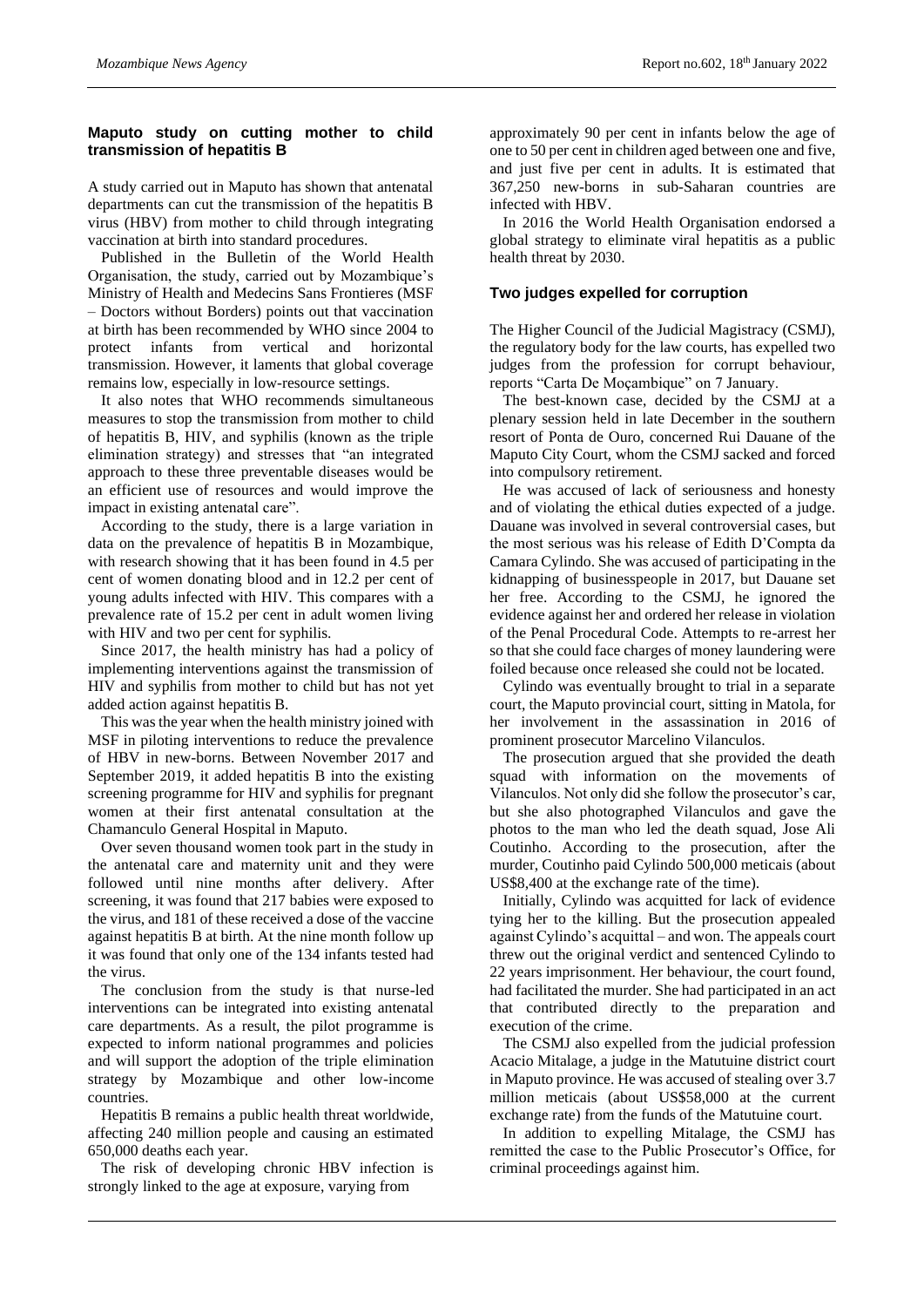# **INGC ready to respond to flooding**

The Mozambican government's relief agency, the National Institute for Disaster Risk Management (INGC), has confirmed that it is ready to intervene in the event of floods during the current rainy season.

Interviewed by Radio Mozambique, INGC chairperson Luisa Meque, on a visit to the southern province of Gaza, praised the level of readiness of the teams set up to act in the event of flooding in Chokwe district.

Gaza, she said, is organised with the positioning of search and rescue teams, early warning equipment, and the availability of tents, boats, and other logistical requirements.

"In the places visited, we noted some dikes that need maintenance to prevent water from reaching Chokwe city if there is any flooding", said Meque. "But in general, we are working at a good pace in terms of monitoring the province".

Meque encouraged staff of the Emergency Operational Committee (COE) to ensure that appropriate conditions are created to prevent flooding similar to that which occurred in 2000. That was the year of Mozambique's worst post-independence floods, when every major river in the south of the country burst its banks, causing hundreds of deaths and massive destruction. Gaza was particularly badly hit, with the entire Limpopo Valley underwater.

Meque also noted the high level of interventions undertaken by the Gaza provincial government to reduce the risk of natural disasters.

At this stage in the 2020-2021 rainy season, torrential rain had already inundated some parts of Gaza, "but we note that this year those areas are not inundated", said Meque, "which means we are controlling the water storage system".

The Mozambican rainy season begins in October and ends in March the following year. January and February are usually the wettest months.

So far during the current rainy season, storms and heavy rains have affected over 47,000 people. But most of these (over 26,000 people) are in Maputo city, where the failure of the municipal council to provide a decent drainage system means that every year low lying neighbourhoods are inundated.

# **HCB plans to produce 14,228 gigawatt-hours in 2022**

The company Hidroelectrica de Cahora Bassa (HCB), which operates the Cahora Bassa dam on the Zambezi River, in the western province of Tete, has announced that it plans to produce 14,228 gigawatt-hours of electricity in 2022.

A press release from HCB said that this target takes into account planned stoppages for maintenance and the rehabilitation of the generating facilities.

In 2021, HCB produced 14,990 gigawatt-hours, which was 6.2 per cent higher than the target planned for the year, but two per cent lower than production in 2020.

The availability of water should be no problem for HCB this year. As of 31 December, the level of the Cahora Bassa reservoir was 320.01 metres above sea level – which means that the reservoir was 72 per cent full.

#### **Record year for Kenmare Resources**

The Irish company Kenmare Resources on 13 January reported that last year it produced record levels of titanium minerals and zircon at its mine at Moma, on the coast of the northern Mozambican province of Nampula.

During 2021 the mine produced a record 1.12 million tonnes of ilmenite, which was a 48 per cent increase on 2020. It also increased the output of zircon to 56,300 tonnes, a thirty per cent growth over the previous year. Rutile production was up by 48 per cent to 8,900 tonnes.

The company also set a record for safety at the mine with no time being lost due to workers being injured during the year to 6 January 2022.

The benefits of the increased production were boosted by higher average prices for all of its products during 2021 due to strong demand and low inventories of ilmenite in the global supply chain.

The company's results might have been even better had it not been hit by the Covid-19 pandemic. According to Kenmare, in the first half of the year there were personnel shortages, including of senior management, which impacted on ilmenite production.

From the second half of December onwards many employees were affected during the country's fourth wave of the pandemic. Kenmare reports that the number of employees in isolation on-site following a positive test result rose as high as 326 on 6 January 2022 but this has since reduced to 168 on 11 January 2022.

By the end of the year, 96 per cent of the company's employees had received two doses of the Covid-19 vaccine, and 12,000 doses were donated for local people.

The company's achievements in this difficult period were noted by Managing Director Michael Carvill, who commented, "I would like to thank all of our team for contributing to this fantastic result, particularly in light of the huge challenges we experienced from Covid-19 in the first quarter".

Ilmenite and rutile are used to make white pigments for paints, paper, and plastic. Titanium can be extracted from these ores and used to manufacture metallic parts where light weight and high strength are needed. Zircon is used for abrasive and insulating purposes.

#### **Police arrest Maputo drug dealers**

The Mozambican police have announced that an operation against drug traffickers on 8 January resulted in the arrest of two of the main suppliers of illicit drugs in the part of the city so notorious for drug trafficking that it is commonly referred to as "Colombia".

This area is part of the "military zone", so-called because former members of the armed forces live in many of the houses.